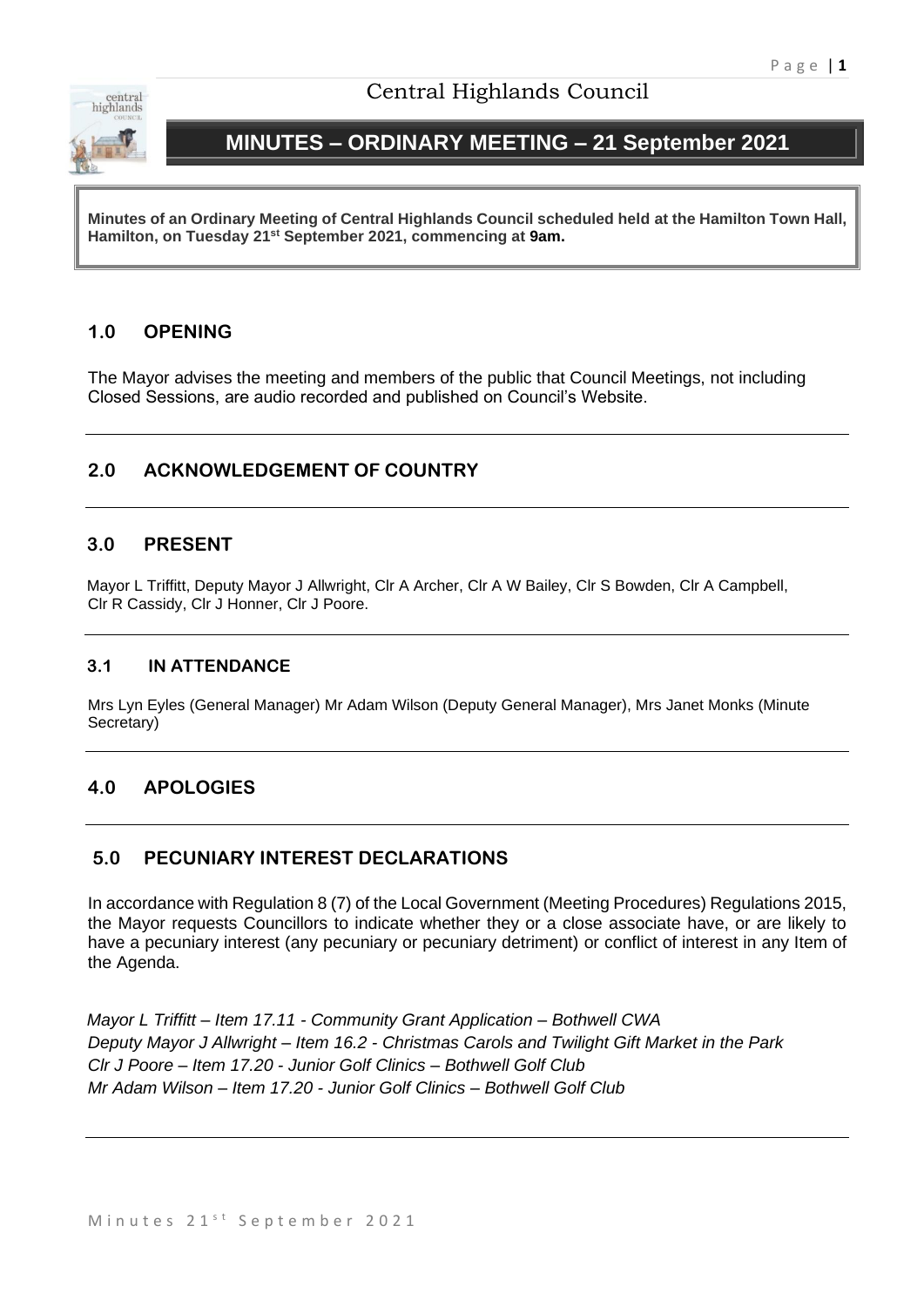# **6.0 CLOSED SESSION OF THE MEETING**

Regulation 15 (1) of the *Local Government (Meeting Procedures) Regulations 2015* states that at a meeting, a council by absolute majority, or a council committee by simple majority, may close a part of the meeting to the public for a reason specified in sub-regulation (2).

As per *Regulation 15 (1) of the Local Government (Meeting Procedures) Regulations 2015*, this motion requires an absolute majority

**Moved:** Clr J Honner **Seconded**: Clr A Bailey

**THAT** pursuant to *Regulation 15 (1) of the Local Government (Meeting Procedures) Regulations 2015*, Council, by absolute majority, close the meeting to the public to consider the following matters in Closed Session

| <b>Item</b><br><b>Number</b> | <b>Matter</b>                                                                                                     | Local Government (Meeting Procedures)<br><b>Regulations 2015</b>                                                                                                                                                                                                                                                           |
|------------------------------|-------------------------------------------------------------------------------------------------------------------|----------------------------------------------------------------------------------------------------------------------------------------------------------------------------------------------------------------------------------------------------------------------------------------------------------------------------|
| 1                            | Confirmation of the Minutes of the<br>Closed Session of the Ordinary Meeting<br>of Council held on 17 August 2021 | Regulation 15 $(2)(g)$ – information of a personal<br>and confidential nature or information provided<br>to Council on the condition it is kept confidential                                                                                                                                                               |
| $\mathbf{2}$                 | <b>Personnel Matters</b>                                                                                          | (2)(a)<br>15<br>Regulation<br>personnel<br>matters,<br>including complaints against an employee of the<br>council and industrial relations matters                                                                                                                                                                         |
| 3                            | <b>Confidential Correspondence</b>                                                                                | Regulation 15 $(2)(g)$ – information of a personal<br>and confidential nature or information provided<br>to Council on the condition it is kept confidential                                                                                                                                                               |
| 4                            | <b>Consideration of Matters for Disclosure</b><br>to the Public                                                   | Regulation 15 (8) - While in a closed meeting,<br>the Council, or Council Committee, is to consider<br>whether any discussions, decisions, reports, or<br>documents relating to that closed meeting are to<br>be kept confidential or released to the public,<br>taking into account privacy and confidentiality<br>issues |

# **CARRIED**

### **FOR the Motion**

Mayor L Triffitt, Deputy Mayor J Allwright, Clr A Archer, Clr A Bailey, Clr S Bowden, Clr A Campbell, Clr R Cassidy, Clr J Honner, Clr J Poore

# **6.1 MOTION OUT OF CLOSED SESSION**

**Moved:** Clr J Honner **Seconded:** Clr R Cassidy

**THAT** the Council:

- (1) Having met and dealt with its business formally move out of the closed session; and
- (2) Resolved to report that it has determined the following: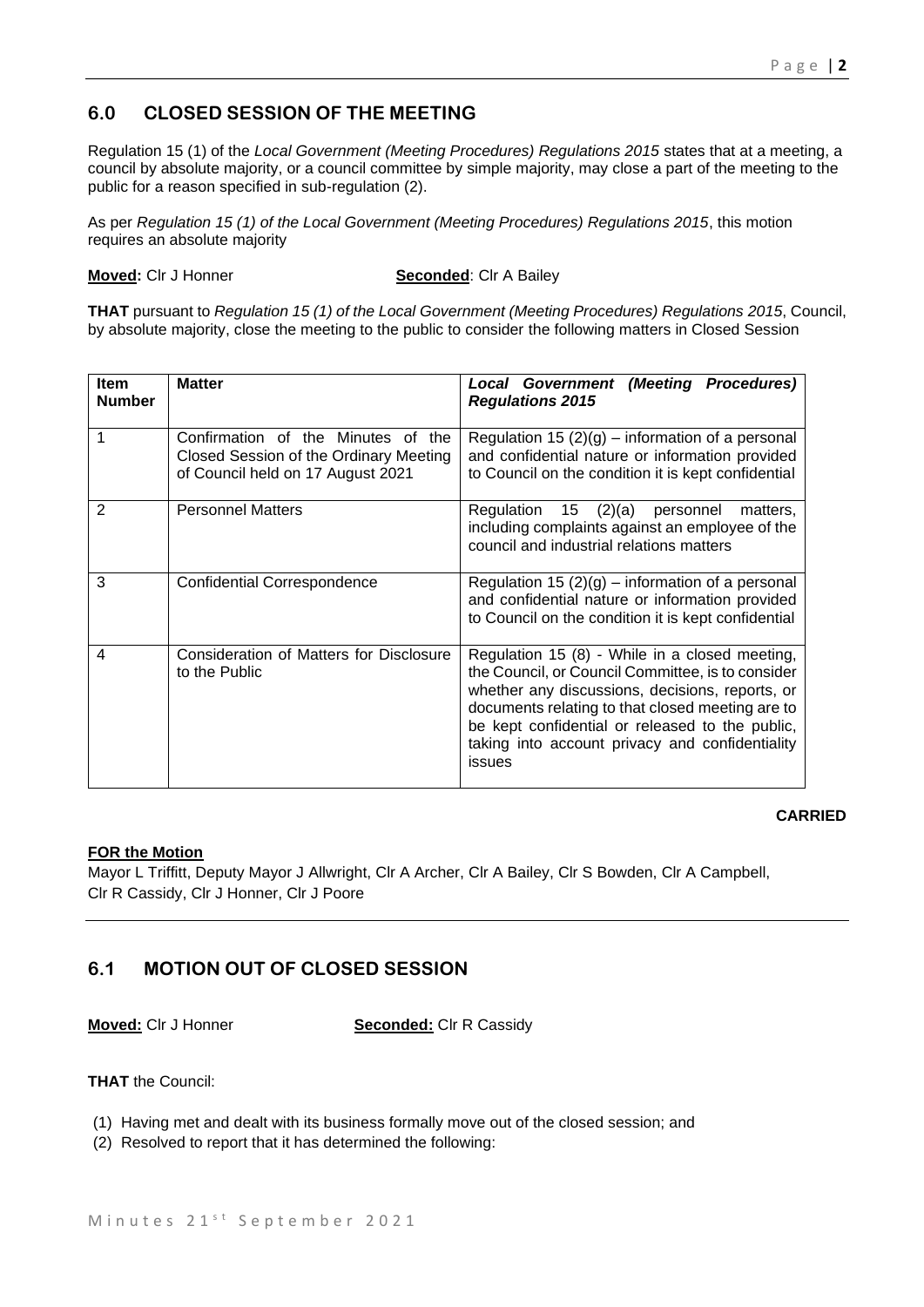| <b>Item Number</b> | <b>Matter</b>                                                                                                        | <b>Outcome</b>                                                                                               |
|--------------------|----------------------------------------------------------------------------------------------------------------------|--------------------------------------------------------------------------------------------------------------|
| 1                  | Confirmation of the Minutes of the<br>Closed Session of the Ordinary<br>Meeting of Council held on 17 August<br>2021 | Minutes of the Closed Session of the<br>Ordinary Meeting of Council held on 17<br>August 2021 were confirmed |
| $\mathbf{2}$       | <b>Personnel Matters</b>                                                                                             | The information was noted by Councillors                                                                     |
| 3                  | <b>Confidential Correspondence</b>                                                                                   | The information was noted by Councillors<br>and correspondence to be sent                                    |
| 4                  | Legal Advice                                                                                                         | Council noted the advice and granted<br>permission as requested                                              |
| 5                  | <b>Confidential Correspondence</b>                                                                                   | Council noted the correspondence and<br>resolved not to proceed.                                             |
| 6                  | Consideration of Matters for<br>Disclosure to the Public                                                             | Matters were considered                                                                                      |

### **CARRIED**

#### **FOR the Motion**

Mayor L Triffitt, Deputy Mayor J Allwright, Clr A Archer, Clr A Bailey, Clr S Bowden, Clr A Campbell, Clr R Cassidy, Clr J Honner, Clr J Poore

# **OPEN MEETING TO PUBLIC**

Due to COVID-19 a limit of 4 members of the public, at any one time will be applied.

# **7.0 DEPUTATIONS**

10.00 – 10.15 Dr Josie Kelman Derwent Catchment Project - apology

# **7.1 PUBLIC QUESTION TIME**

Mrs Phil Smithurst attended the meeting at 10.35 and enquired on developments with the local GP service at Ouse. Mayor Triffitt read the correspondence received from Minister Rockcliffe. Mayor Triffitt advised that Council will be writing to the Minister requesting support including financial to secure a GP service at Ouse.

Mrs Smithurst advised that there were a few minor repairs required at the public toilet block Hamilton.

Mrs Smithurst left the meeting at 10.46

*Mr G Rogers (Manager DES) attended the meeting at 10.36*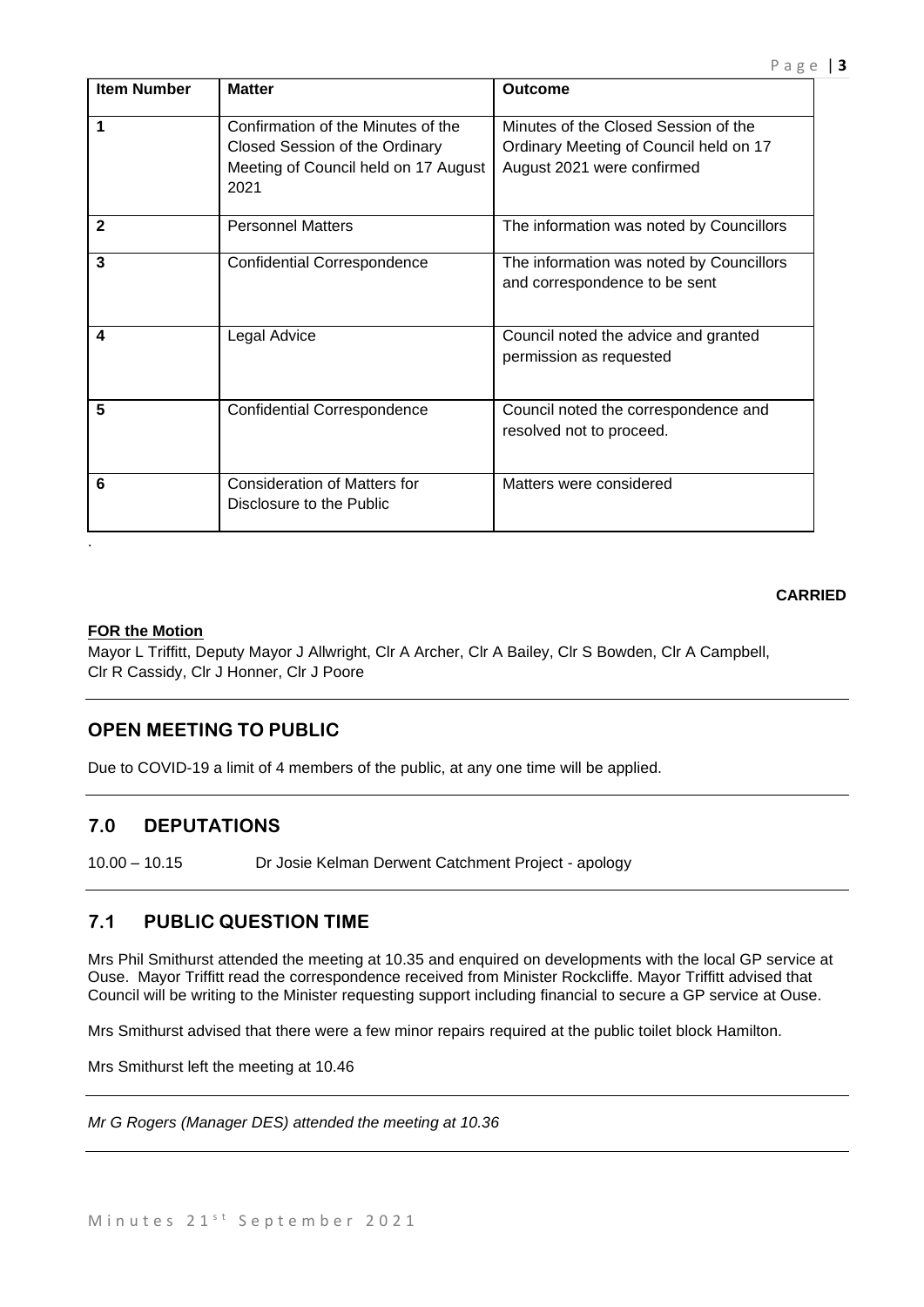## **8.0 MAYORAL COMMITMENTS**

| 11 August 2021    | Ratepayer calls x4                                      |
|-------------------|---------------------------------------------------------|
| 12 August 2021    | Meeting with General Manager                            |
| 15 August 2021    | Mayor's Round Table Meeting - Hobart                    |
| 16 August 2021    | STCA Meeting - Hobart                                   |
| 16 August 2021    | Rate Payer meetings x2                                  |
| 17 August 2021    | <b>Business of Council - Bothwell</b>                   |
| 17 August 2021    | <b>Ordinary Council Meeting, Bothwell</b>               |
| 17 August 2021    | <b>Ordinary Council Meeting, Bothwell</b>               |
| 17 August 2021    | Rate Payer meetings x2                                  |
| 18 August 2021    | <b>Business of Council - Bothwell Council Chamber</b>   |
| 18 August 2021    | Rate Payer meetings x2 Hamilton                         |
| 19 August 2021    | Citizenship Ceremony x2 Hamilton Town Hall              |
| 19 August 2021    | <b>Business of Council</b>                              |
| 20 August 2021    | <b>Business of Council</b>                              |
| 21 August 2021    | Meeting with Rate Payer                                 |
| 23 August 2021    | Planning Scheme Workshop, Bothwell                      |
| 24 August 2021    | <b>Business of Council</b>                              |
| 26 August 2021    | <b>Business of Council</b>                              |
| 30 August 2021    | South Central Councils Meeting                          |
| 31 August 2021    | <b>Business of Council</b>                              |
| 31 August 2021    | Meeting with General Manager                            |
| 1 September 2021  | <b>Business of Council</b>                              |
| 2 September 2021  | <b>Business of Council</b>                              |
| 2 September 2021  | Meeting with Rate Payer x2                              |
| 3 September 2021  | <b>Business of Council</b>                              |
| 4 September 2021  | <b>Business of Council</b>                              |
| 6 September 2021  | <b>Business of Council</b>                              |
| 8 September 2021  | <b>Plant Committee Meeting - Bothwell</b>               |
| 8 September 2021  | Bothwell Bicentenary Workforce Group Meeting - Bothwell |
| 9 September 2021  | <b>Business of Council</b>                              |
| 10 September 2021 | <b>Councillor Tele meeting</b>                          |
| 13 September 2021 | <b>Business of Council</b>                              |

# **8.1 COUNCILLOR COMMITMENTS**

#### *Deputy Mayor J Allwright*

| 17 August 2021    | <b>Ordinary Council Meeting, Bothwell</b> |
|-------------------|-------------------------------------------|
| 23 August 2021    | Draft LPS Workshop Bothwell               |
| 25 August 2021    | Bushwatch, Westerway                      |
| 13 September 2021 | Audit Panel, Hamilton                     |

## *Clr A Bailey*

| 17 August 2021    | <b>Ordinary Council Meeting, Bothwell</b> |
|-------------------|-------------------------------------------|
| 23 August 2021    | Draft LPS Workshop Bothwell               |
| 8 September 2021  | Plant Committee Meeting, Bothwell         |
| 13 September 2021 | Audit Panel, Hamilton                     |

## *Clr A Campbell*

| 17 August 2021 | <b>Ordinary Council Meeting, Bothwell</b> |
|----------------|-------------------------------------------|
| 23 August 2021 | HATCH meeting - Bothwell                  |
| 23 August 2021 | Draft LPS Workshop, Bothwell              |

## *Clr R Cassidy*

| 17 August 2021 |  |
|----------------|--|
| 23 August 2021 |  |

17 August 2021 Ordinary Council Meeting, Bothwell 23 August 2021 Draft LPS Workshop, Bothwell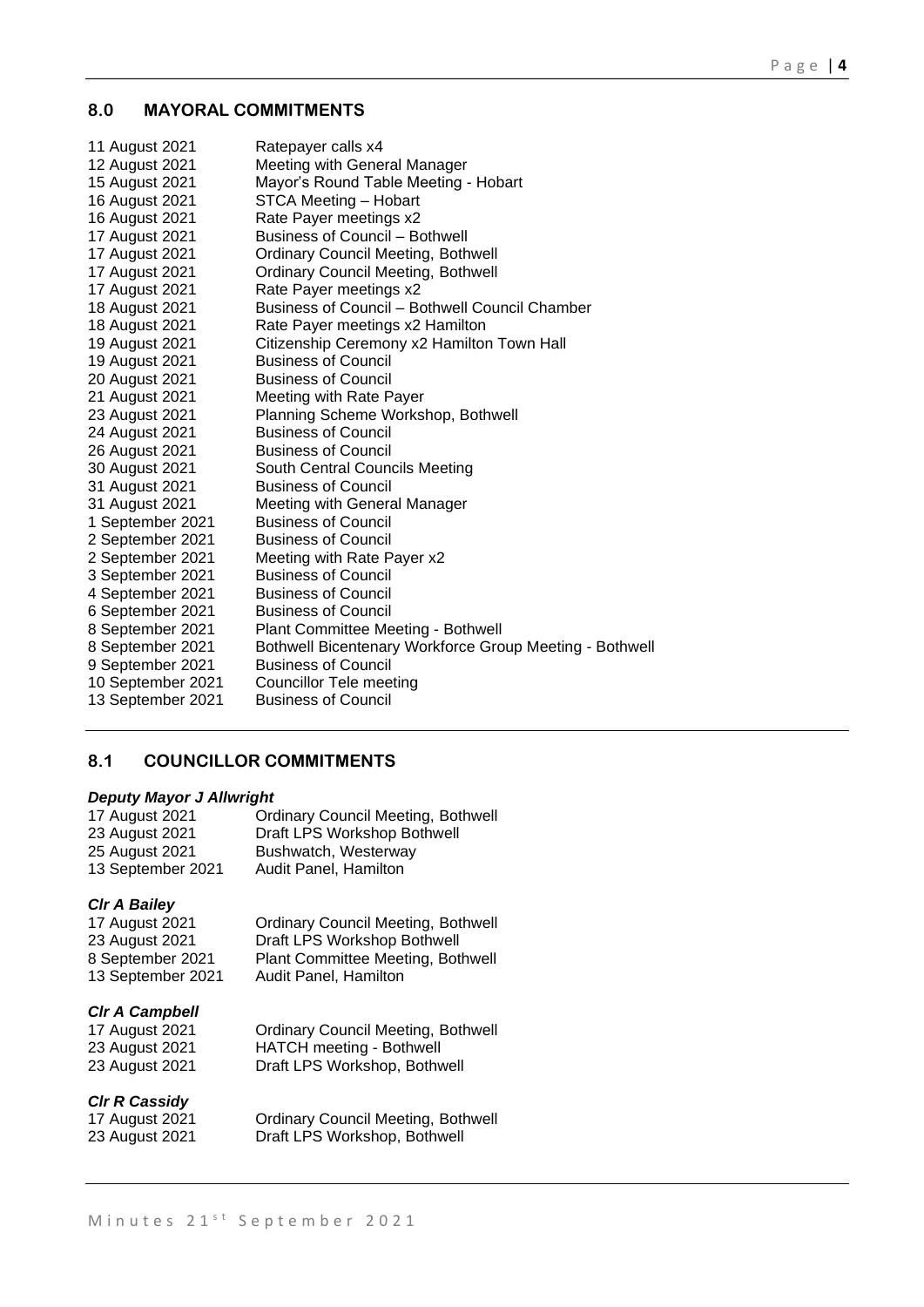#### *Clr J Honner*

17 August 2021 Ordinary Council Meeting, Bothwell 23August 2021 Hatch Meeting Bothwell 23 August 2021 Draft LPS Workshop Bothwell 14 September 2021 Draft LPS Public Exhibition Miena

## **STATUS REPORT COUNCILLORS -** completed

# **8.2 GENERAL MANAGER'S COMMITMENTS**

| 17 August 2021    | <b>Council Meeting</b>                           |
|-------------------|--------------------------------------------------|
| 23 August 2021    | <b>Council Workshop Local Provision Schedule</b> |
| 23 August 2021    | <b>Meeting Susan Swart</b>                       |
| 25 August 2021    | <b>JLT Webinar Fraud</b>                         |
| 30 August 2021    | South Central Councils Meeting                   |
| 1 September 2021  | <b>Cyber Webinar</b>                             |
| 8 September 2021  | <b>Plant Committee Meeting</b>                   |
| 8 September 2021  | <b>Bicentennial Workgroup Meeting</b>            |
| 13 September 2021 | <b>Audit Panel Meeting</b>                       |
|                   |                                                  |

# **8.3 DEPUTY GENERAL MANAGER'S COMMITMENTS**

| 17 August 2021    | <b>Council Meeting</b>                       |
|-------------------|----------------------------------------------|
| 18 August 2021    | Magiq - Two day System Admin Training        |
| 19 August 2021    | Magiq - Two day System Admin Training        |
| 31 August 2021    | <b>LGAT Senior Leaders Forum</b>             |
| 1 September 2021  | <b>Risk Management Training</b>              |
| 7 September 2021  | Volunteering Tasmania - Co-Design Workshop   |
| 8 September 2021  | <b>Bi-Centennial Workforce Group Meeting</b> |
| 13 September 2021 | <b>Audit Panel Meeting</b>                   |
|                   |                                              |

# **9.0 NOTIFICATION OF COUNCIL WORKSHOPS HELD**

23 August 2021 – Planning Local Provisions Workshop

# **9.1 FUTURE WORKSHOPS**

Workshop to discuss future projects for funding and review the LT Asset Management Plans and LT Financial Plan – tentative dates 11am on 5<sup>th</sup> or 12<sup>th</sup> October, at Bothwell, depending on availability of David Doyle (Accountant). General Manager will confirm date and time with Councillors.

# **10.0 MAYORAL ANNOUNCEMENTS**

Mayor Triffitt read out correspondence received from Minister Jacquie Petrusma, Minister for Police, Fire and Emergency Management, in response to Council's concerns with speeding vehicles through Bronte Park. The correspondence highlighted actions have been taken to increase police presence.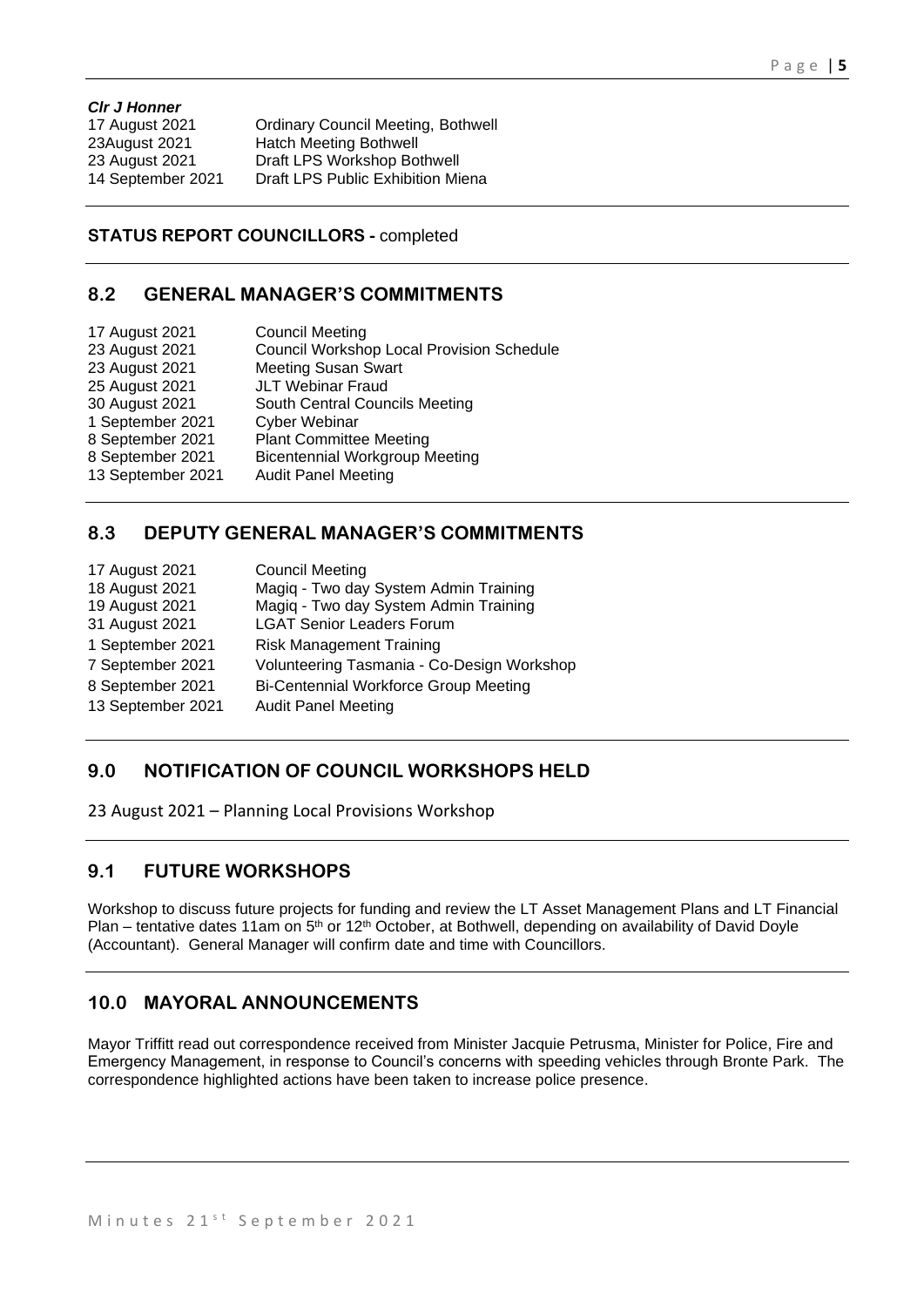# **11.0 MINUTES**

# **11.1 RECEIVAL DRAFT MINUTES ORDINARY MEETING**

**Moved:** Clr J Poore **Seconded:** Clr J Honner

**THAT** the Draft Minutes of the Open Council Meeting of Council held on Tuesday 17<sup>th</sup> August 2021 be received.

**CARRIED**

#### **FOR the Motion**

Mayor L Triffitt, Deputy Mayor J Allwright, Clr A Archer, Clr A Bailey, Clr S Bowden, Clr A Campbell, Clr R Cassidy, Clr J Honner, Clr J Poore

# **11.2 CONFIRMATION OF MINUTES ORDINARY MEETING**

**Moved:** Clr A Campbell **Seconded:** Clr J Poore

**THAT** the Minutes of the Open Council Meeting of Council held on Tuesday 17<sup>th</sup> August 2021 be confirmed.

**CARRIED**

#### **FOR the Motion**

Mayor L Triffitt, Deputy Mayor J Allwright, Clr A Archer, Clr A Bailey, Clr S Bowden, Clr A Campbell, Clr R Cassidy, Clr J Honner, Clr J Poore

# **11.3 RECEIVAL DRAFT MINUTES OF THE PLANT COMMITTEE MEETING**

**Moved:** Clr A Bailey **Seconded:** Clr R Cassidy

THAT the Draft Minutes of the Plant Committee Meeting held on 8<sup>th</sup> September be received.

**CARRIED**

#### **FOR the Motion**

Mayor L Triffitt, Deputy Mayor J Allwright, Clr A Archer, Clr A Bailey, Clr S Bowden, Clr A Campbell, Clr R Cassidy, Clr J Honner, Clr J Poore

# **11.4 RECEIVAL DRAFT MINUTES OF THE AUDIT PANEL MEETING**

**Moved:** Clr J Honner **Seconded:** Clr J Poore

**THAT** the Draft Minutes of the Audit Panel Meeting held on 13<sup>th</sup> September be received.

**CARRIED**

#### **FOR the Motion**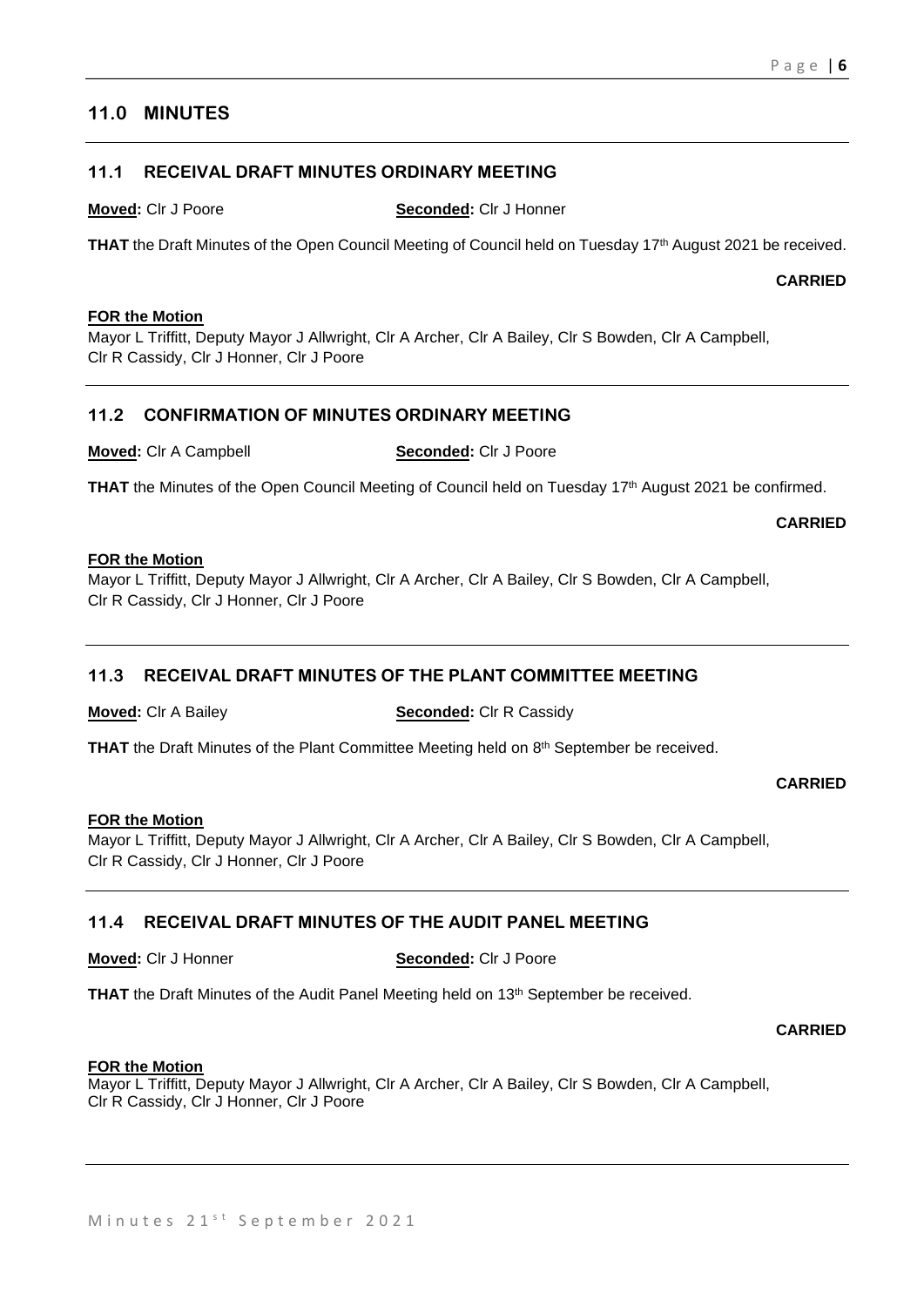# **12.0 BUSINESS ARISING:**

- 7.0 Letters of Support sent by General Manager
- 15.1 Letters & Advertising by DES
- 15.2 Correspondence sent by General Manager
- 15.3 To be actioned by DES Manager
- 15.5 DES Manager to obtain quotes
- 15.6 DES Manager to send an invite
- 15.8 DES Manager to organise valuation
- 16.1 Works & Services Manager to action
- 16.2 Letters drafted by General Manager & signed by Mayor
- 16.3 Works & Services Manager entered Tidy Towns
- 16.4 Correspondence sent by General Manager
- 17.1 Lease signed and sealed
- 17.2 Correspondence sent by General Manager
- 17.3 Development application prepared by DES
- 17.4 Remission applied
- 17.5 Remission applied
- 17.8 Letters sent by General Manager<br>17.9 Waiting for Agreement
- Waiting for Agreement
- 17.11 DES Manager to gather information

# **13.0 DERWENT CATCHMENT PROJECT REPORT**

**Moved:** Deputy Mayor J Allwright **Seconded:** Clr J Poore

**THAT** the Derwent Catchment Project Monthly Report be received.

### **CARRIED**

### **FOR the Motion**

Mayor L Triffitt, Deputy Mayor J Allwright, Clr A Archer, Clr A Bailey, Clr S Bowden, Clr A Campbell, Clr R Cassidy, Clr J Honner, Clr J Poore

# **14.0 FINANCE REPORT**

**Moved:** Clr R Cassidy **Seconded:** Clr J Honner

**THAT** the Finance Reports be received.

### **CARRIED**

#### **FOR the Motion**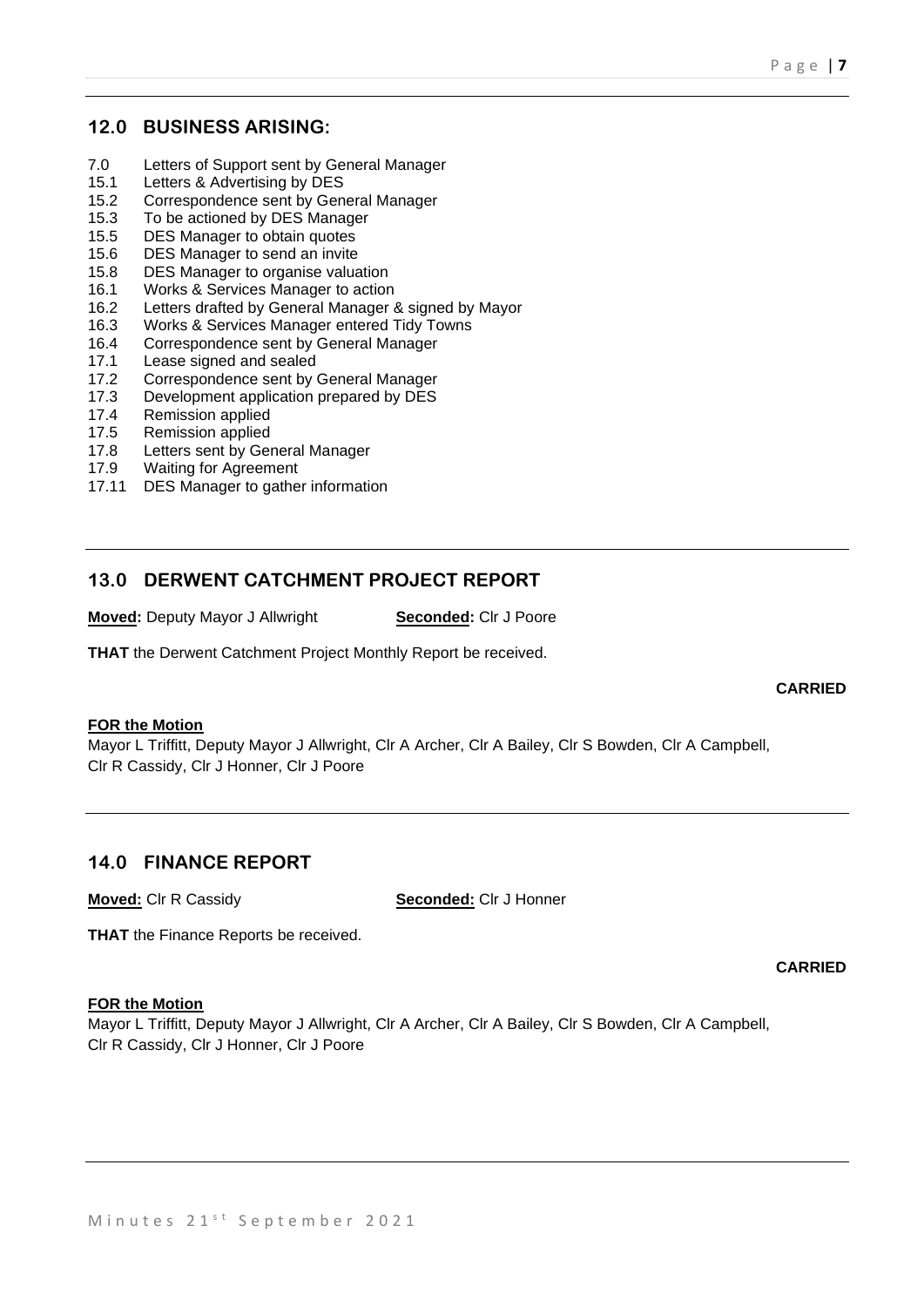# **15.0 DEVELOPMENT & ENVIRONMENTAL SERVICES**

In accordance with Regulation 25(1) of the Local Government (Meeting Procedures) Regulations 2015, the Mayor advises that the Council intends to act as a Planning Authority under the Land Use Planning and Approvals Act 1993, to deal with the following items:

**Moved:** Clr J Honner **Seconded:** Clr A Bailey

**THAT** the Development & Environmental Services Report be received.

**CARRIED**

### **FOR the Motion**

Mayor L Triffitt, Deputy Mayor J Allwright, Clr A Archer, Clr A Bailey, Clr S Bowden, Clr A Campbell, Clr R Cassidy, Clr J Honner, Clr J Poore

# **15.1 ROAD NAMING – WILBURVILLE**

**Moved:** Clr J Honner **Seconded:** Clr J Poore

**THAT** the name 'Tea Tree Bay Road' be submitted through Placenames Tasmania for consideration by the Nomenclature Board.

**CARRIED**

#### **FOR the Motion**

Mayor L Triffitt, Deputy Mayor J Allwright, Clr A Archer, Clr A Bailey, Clr S Bowden, Clr A Campbell, Clr R Cassidy, Clr J Honner, Clr J Poore

*Mr J Branch (Manager Works & Services) attended the meeting at 11.32*

*Mrs K Brazendale (Community Relations Officer) attended the meeting at 11.33*

# **15.2 OUSE HALL – PROGRESS UPDATE**

**Moved:** Clr J Honner **Seconded:** Clr J Poore

### **THAT**

- 1. A further \$8,735.00 be allocated in the 2021/2022 Capital Budget for the Ouse Hall Floor to cover works already undertaken; and
- 2. Funds be allocated in the 2022/2023 budget deliberations to complete the Ouse, Hamilton, Bothwell and Wayatinah Hall repairs.

**CARRIED**

### **FOR the Motion**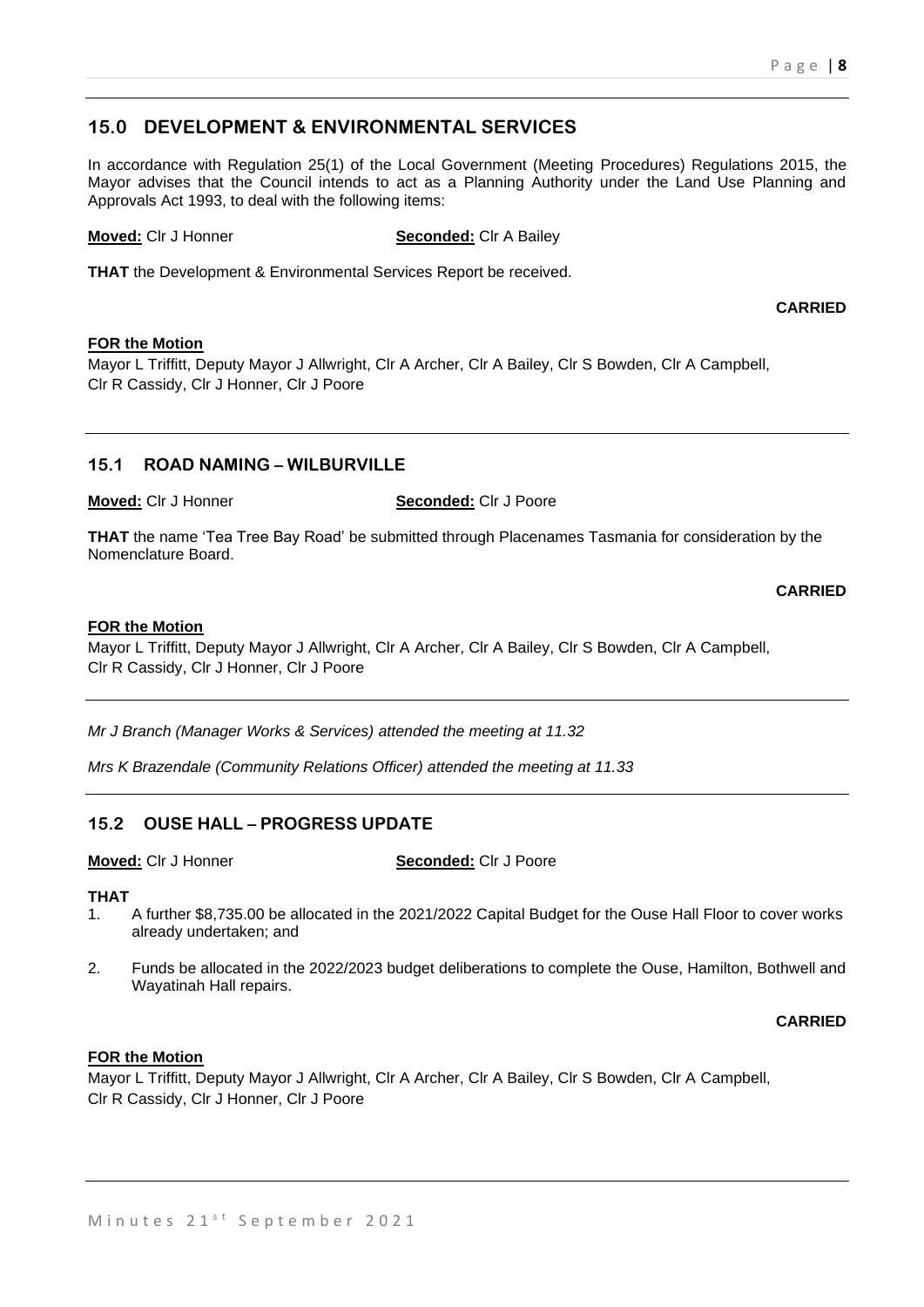# **15.3 EHO ANNUAL REPORT FOR 2021**

### **NOTED**

# **15.4 CENTRAL HIGHLANDS DRAFT LOCAL PROVISIONS SCHEDULE – COMMUNITY INFORMATION DROP-IN SESSIONS**

The 60 day public exhibition of the Central Highlands Draft Local Provisions Schedule (LPS) commenced on 23<sup>rd</sup> August 2021 and concludes on 22 October 2021.

At this time two of the three (3) community information "drop-in" sessions have been held with the final session being held tonight (Thursday 16<sup>th</sup> September 2021). A review will be undertaken with Council's Planning Consultant, Damian Mackey, to see if further drop-in session would be beneficial.

**Moved:** Deputy Mayor J Allwright **Seconded:** Clr A Bailey

**THAT** authorisation be given for further community information drop-in sessions be held if required.

#### **CARRIED**

### **FOR the Motion**

Mayor L Triffitt, Deputy Mayor J Allwright, Clr A Archer, Clr A Bailey, Clr S Bowden, Clr A Campbell, Clr R Cassidy, Clr J Honner, Clr J Poore

# **15.5 DES BRIEFING REPORT**

## **PLANNING PERMITS ISSUED UNDER DELEGATION**

The following planning permits have been issued under delegation during the past month. **NO PERMIT REQUIRED**

| DA NO.       | <b>APPLICANT</b> | <b>LOCATION</b>         | <b>PROPOSAL</b> |
|--------------|------------------|-------------------------|-----------------|
| 2021 / 00067 | Apogee Design    | 9 Trout Crescent, MIENA | <b>Dwelling</b> |

#### **PERMITTED**

| DA NO.       | <b>APPLICANT</b>    | <b>LOCATION</b>               | <b>PROPOSAL</b>                          |
|--------------|---------------------|-------------------------------|------------------------------------------|
| 2021 / 00066 | J D Branch          | 17 - 19 High Street, Bothwell | Outbuilding                              |
|              | Woodard & Lowe      | 40 Arthurs Lake Road, Arthurs | <b>Under Cover Seating &amp; Storage</b> |
| 2021 / 00074 | <b>Family Trust</b> | Lake                          | (Shipping Container)                     |
| 2021 / 00062 | J A Branch          | 5 Michael Street, Bothwell    | Carport                                  |

#### **DISCRETIONARY**

| DA NO.       | <b>APPLICANT</b>  | <b>LOCATION</b>           | <b>PROPOSAL</b>          |
|--------------|-------------------|---------------------------|--------------------------|
| 2021 / 00058 | Longview Design & | 70 Quinns Road, Ellendale | Dwelling and Outbuilding |
|              | <b>Drafting</b>   |                           |                          |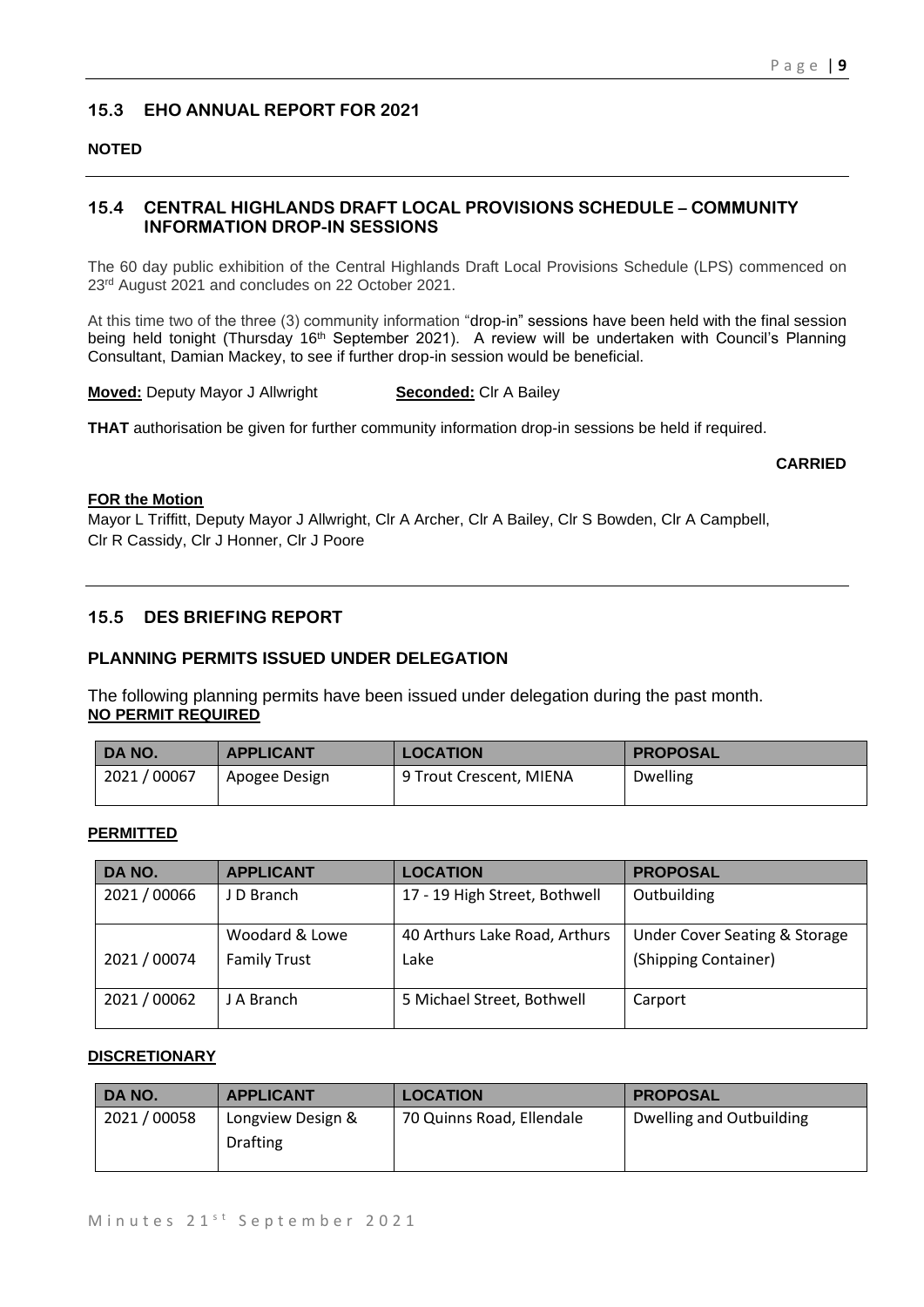| 2021 / 00060 | <b>B</b> J Harback         | 34 High Street, Bothwell                           | <b>Outbuilding &amp; Carport</b> |
|--------------|----------------------------|----------------------------------------------------|----------------------------------|
| 2021 / 00064 | K Bischoff                 | Lot 1 Marlborough Road, Little<br>Pine Lagoon      | Outbuilding                      |
| 2021 / 00068 | <b>Telstra Corporation</b> | Highland Lakes Road, Reynolds<br>Neck (CT 14823/1) | <b>Utility Upgrade</b>           |

#### **ANIMAL CONTROL**

#### **IMPOUNDED DOGS**

No dogs have been impounded over the past months.

#### **STATISTICS AS OF 10 August 2021**

#### **Registrations**

Total Number of Dogs Registered in 2020/2021 Financial Year – 978

2021/2022 renewal have been issued.

- Number of Dogs Currently Registered 823
- Number of Dogs Pending Re-Registration 136

#### **Kennel Licences**

Total Number of Kennel Licences Issued for 2020/2021 Financial Year – 29

2021/2022 Renewal have been Issued.

- Number of Licenses Issued 28
- Number of Licences Pending 1

### **15.6 EPURON – INFORMATION SESSION FOR COUNCIL**

Mieke Matimba Senior Stakeholder Engagement Consultant, with ERA Planning and Environment have been engaged by Epuron. Mieke contacted Council staff requesting an opportunity to meet with Council to provide an overview of the planning and environment activities undertaken to date.

**RESOLVED THAT** Mieke Matimba be invited to address Council on either the 5<sup>th</sup> or 12<sup>th</sup> of October – date to be confirmed

### **15.7 ITEM 17.9**

**Moved:** Clr A Campbell **Seconded:** Clr J Honner

**THAT** Council moves to item 17.9 on the Agenda

#### **CARRIED**

#### **FOR the Motion**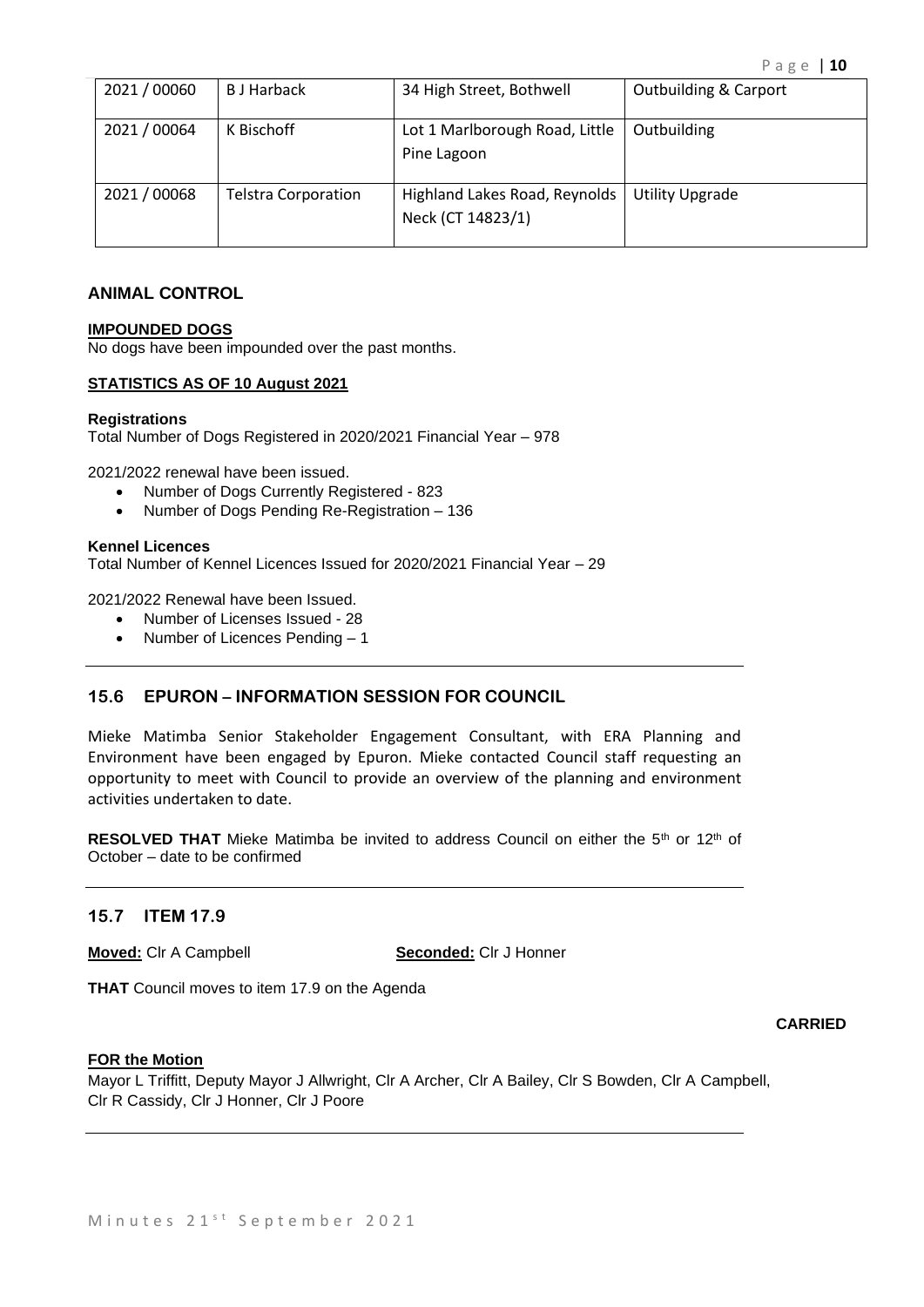## **17.9 PROPOSAL TO INSTALL ARTWORK AT THE GRETNA WAR MEMORIAL**

**Moved:** Clr A Campbell **Seconded:** Clr J Honner

THAT Council

- 1. Approve the installation of the artwork at the entrance to the Gretna War Memorial
- 2. Incorporate signage highlighting the site (with input from Mr Colin Cunningham)
- 3. Apply for the required planning permits

**CARRIED**

#### **FOR the Motion**

Mayor L Triffitt, Deputy Mayor J Allwright, Clr A Archer, Clr A Bailey, Clr S Bowden, Clr A Campbell, Clr R Cassidy, Clr J Honner, Clr J Poore

*Mr G Rogers (Manager DES) left the meeting at 11.42*

## **17.5 UPDATE ON BUSHFEST – 20-21 NOVEMBER 2021 – REPORT**

Report by Mrs Katrina Brazendale (Community Relations Officer) Currently:

- Attendance numbers 1000 on site at any one time, have applied for numbers to be increased to 2,000 to be on site at any one time.
- Sponsorship \$16,000 which includes \$10,000 from the Federal Governments National Recovery & Resilience Agency
- Stalls 39 confirmed 5 pending
- Activities Tas Reptilia, Sheepdog Trials, Face painting, Animal Nursery, Woodchopping, Shearing display, Music and Tas Fire Service.
- Liquor licence submitted waiting on approval
- Signage on Brooker Highway and Tasman Highway has been approved
- COVID regulations to comply additional staff will be required over the weekend

#### **Motion 1**

**Moved:** Clr A Campbell **Seconded:** Deputy Mayor J Allwright

THAT Council note the report on progress to date for the 2021 Highlands Bushfest

### **CARRIED**

## **FOR the Motion**

Mayor L Triffitt, Deputy Mayor J Allwright, Clr A Archer, Clr A Bailey, Clr S Bowden, Clr A Campbell, Clr R Cassidy, Clr J Honner, Clr J Poore

### **Motion 2**

**Moved:** Clr J Poore **Seconded:** Clr R Cassidy

**THAT** Council do not proceed with the 2021 Highlands Bushfest.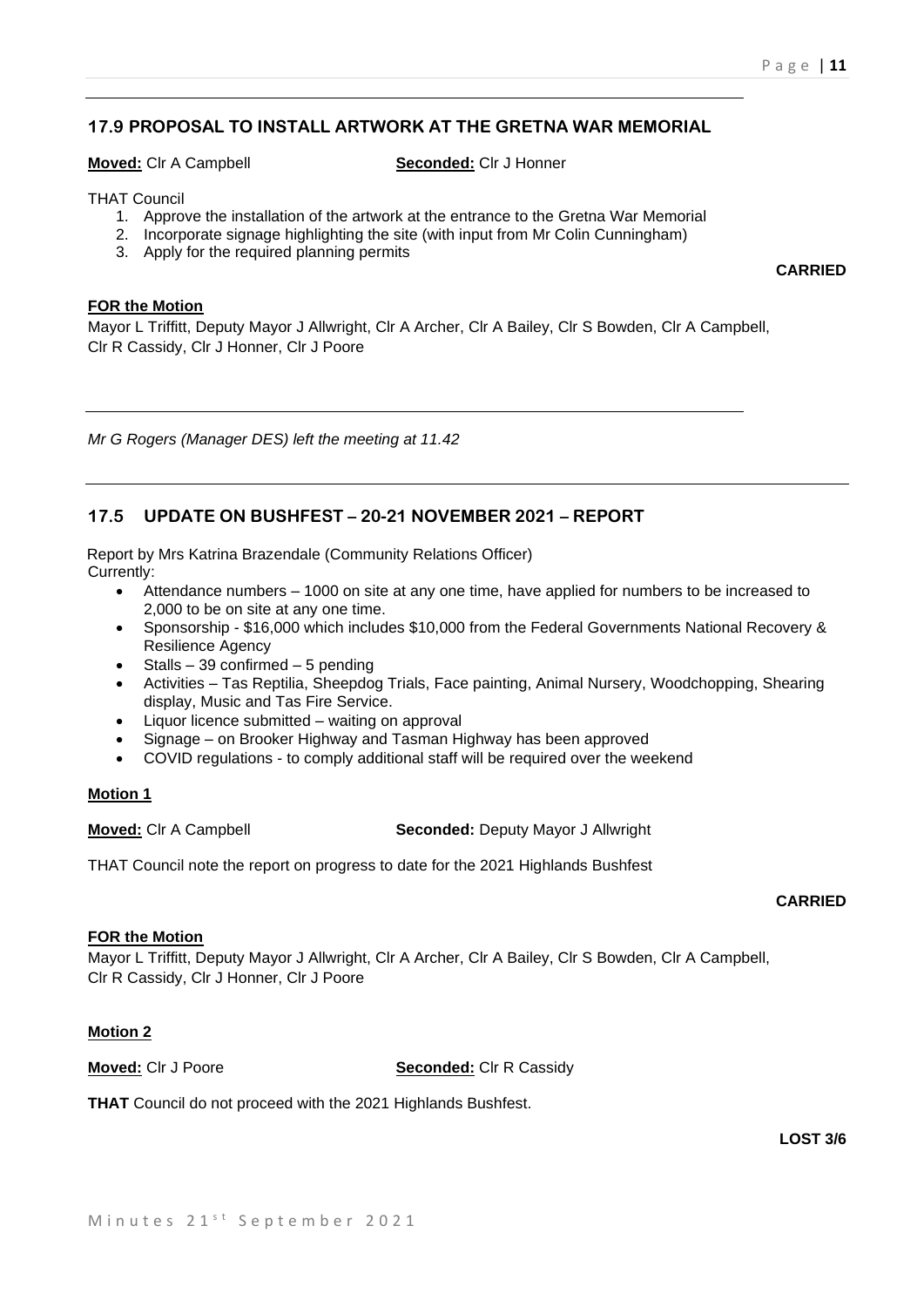# **FOR the Motion** Clr A Campbell, Clr R Cassidy, Clr J Poore **AGAINST the Motion** Mayor L Triffitt, Deputy Mayor J Allwright, Clr A Archer, Clr A Bailey, Clr S Bowden, Clr J Honner

#### **Motion 3**

**Moved:** Deputy Mayor J Allwright **Seconded:** Clr A Bailey

**THAT** the Bothwell Community Centre is allocated as the destinated area for alcohol sales.

#### **CARRIED8/1**

#### **FOR the Motion**

Mayor L Triffitt, Deputy Mayor J Allwright, Clr A Archer, Clr A Bailey, Clr S Bowden, Clr A Campbell, Clr J Honner, Clr J Poore **AGAINST the Motion**

Clr R Cassidy

*Mrs K Brazendale (Community Relations Officer) left the meeting at 12.01*

# **16.0 WORKS & SERVICES**

**Moved:** Clr A Campbell **Seconded:** Clr R Cassidy

**THAT** the Works & Services Report be received.

### **CARRIED**

### **FOR the Motion**

Mayor L Triffitt, Deputy Mayor J Allwright, Clr A Archer, Clr A Bailey, Clr S Bowden, Clr A Campbell, Clr R Cassidy, Clr J Honner, Clr J Poore

## **16.1 IMPROVE THE PLAYING FIELD GRANTS PROGRAM – GRETNA CRICKET CLUB**

**Moved:** Clr A Bailey **Seconded:** Deputy Mayor J Allwright

### **THAT**

- **1.** If the Gretna Cricket Club are successful in their 'Improve The Playing Field' Grant Submission that Council make a commitment of \$60,000 to the project
- **2.** The Works & Services Manager write to the Derwent Valley Council requesting a financial contribution and a letter of support for the grant application.

**CARRIED 8/1**

#### **FOR the Motion**

Mayor L Triffitt, Deputy Mayor J Allwright, Clr A Bailey, Clr S Bowden, Clr A Campbell, Clr R Cassidy, Clr J Honner, Clr J Poore

### **AGAINST the Motion**

Clr A Archer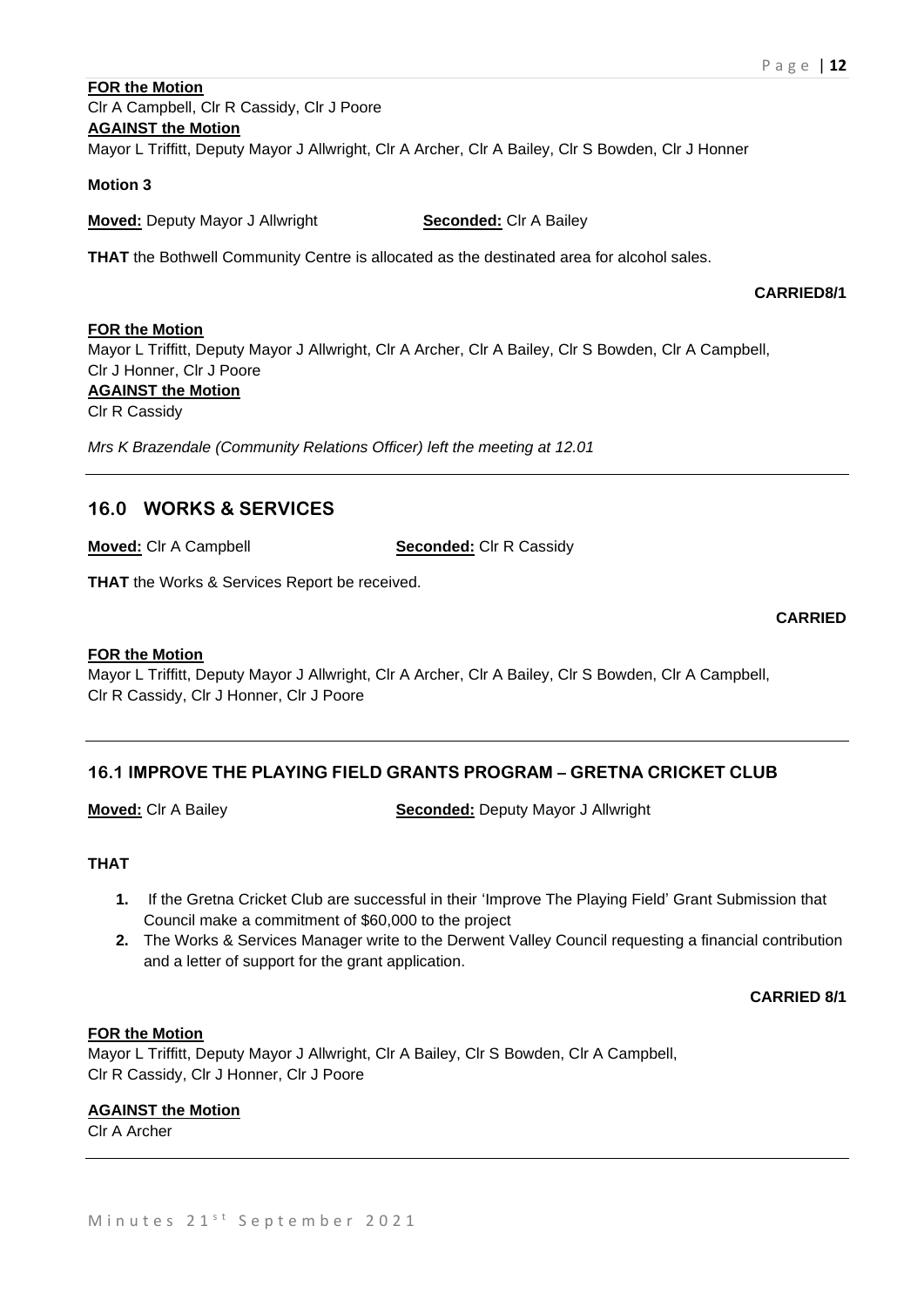## **16.2 CHRISTMAS CAROLS AND TWILIGHT GIFT MARKET IN THE PARK**

*Deputy Mayor J Allwright declared an interest in this item and moved away from the table.*

#### **Moved:** Clr S Bowden **Seconded:** Clr R Cassidy

**THAT** Council approves the Work Group application to use the NRM site (old Hamilton School Grounds) for a community event on the 4<sup>th</sup> December.

**CARRIED**

#### **FOR the Motion**

Mayor L Triffitt, Clr A Archer, Clr A Bailey, Clr S Bowden, Clr A Campbell, Clr R Cassidy, Clr J Honner, Clr J Poore

# **16.3 HOLLOW TREE ROAD & ELLENDALE ROAD – ADDITIONAL FUNDS FOR REMEDIAL WORKS**

**Moved:** Clr A Bailey **Seconded:** Clr A Campbell

**THAT** Council allocate an additional \$65,000 to the Works & Services Department for required remedial works on the Hollow Tree Road and the Ellendale Road.

**CARRIED**

#### **FOR the Motion**

Mayor L Triffitt, Deputy Mayor J Allwright, Clr A Archer, Clr A Bailey, Clr S Bowden, Clr A Campbell, Clr R Cassidy, Clr J Honner, Clr J Poore

## **16.4 HAMILTON SHOWGROUNDS – REPORT ON PROGRESS WITH LAND TRANSFER**

**RESOLVED THAT** the Manager DES prepare a report for the next Council meeting on progress with negotiations between the landowner and Council in relation to land transfers.

*Mr J Branch (Manager Works & Services) left the meeting at 12.26*

# **17.0 ADMINISTRATION**

### **17.1 VACANT LAND, ELLENDALE ROAD**

**Moved:** Clr J Poore **Seconded:** Clr A Bailey

THAT Council advertise for sale the vacant parcel of land at Lot 1 Ellendale Road, Ellendale, in accordance with requirements under the Local Government Act and advise that it was once a waste transfer site.

### **CARRIED BY ABSOLUTE MAJORITY**

#### **FOR the Motion**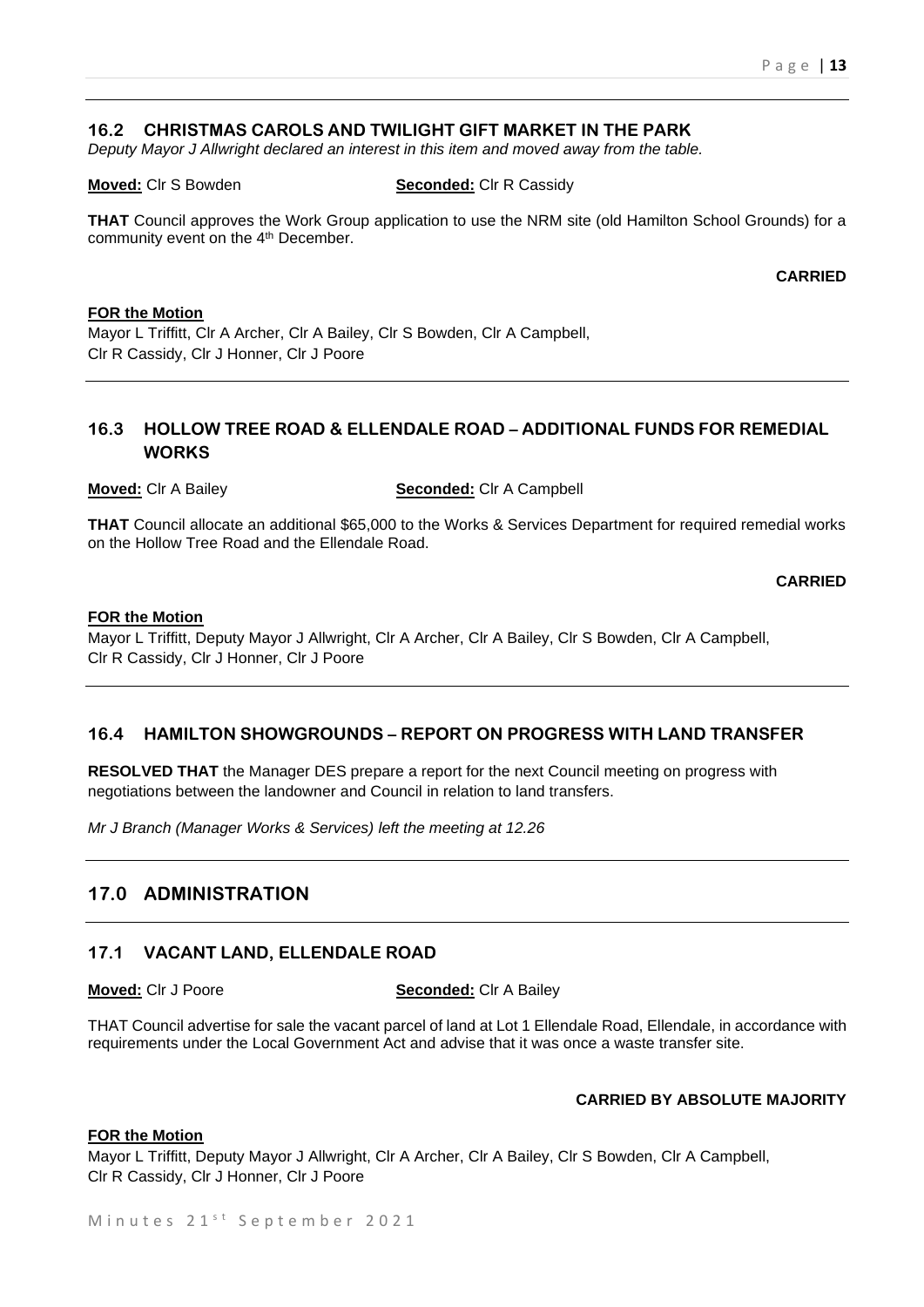# **17.2 AUDIT PANEL ANNUAL REPORT TO COUNCIL**

**Moved:** Clr J Honner **Seconded:** Deputy Mayor J Allwright

**THAT** Council receive and note the Audit Panel Annual Report for the year ending 30 June 2021.

**CARRIED**

## **FOR the Motion**

Mayor L Triffitt, Deputy Mayor J Allwright, Clr A Archer, Clr A Bailey, Clr S Bowden, Clr A Campbell, Clr R Cassidy, Clr J Honner, Clr J Poore

# **17.3 GREENHOUSE GAS SERVICES – BRIGHTON COUNCIL**

**Moved:** Clr R Cassidy **Seconded:** Clr J Honner

**THAT** Council engage the services of Brighton Council to undertake a Greenhouse Gas Emissions Inventory as per their Corporate Greenhouse Gas Services proposal.

**LOST 3/6**

### **FOR the Motion**

Mayor L Triffitt, Clr R Cassidy, Clr J Honner

# **AGAINST the Motion**

Deputy Mayor J Allwright, Clr A Archer, Clr A Bailey, Clr S Bowden, Clr A Campbell, Clr J Poore

# **17.4 REMISSION UNDER DELEGATION**

The following rate remission has been granted by the General manager under delegation:

03-0237-04042 \$24.14 Penalty

**Moved:** Clr **Seconded:** Clr

**THAT** the remission under delegation be noted.

### **FOR the Motion**

Mayor L Triffitt, Deputy Mayor J Allwright, Clr A Archer, Clr A Bailey, Clr S Bowden, Clr A Campbell, Clr R Cassidy, Clr J Honner, Clr J Poore

# **17.5 UPDATE ON BUSHFEST – 20-21 NOVEMBER 2021**

*Dealt with earlier in the Agenda*

**CARRIED**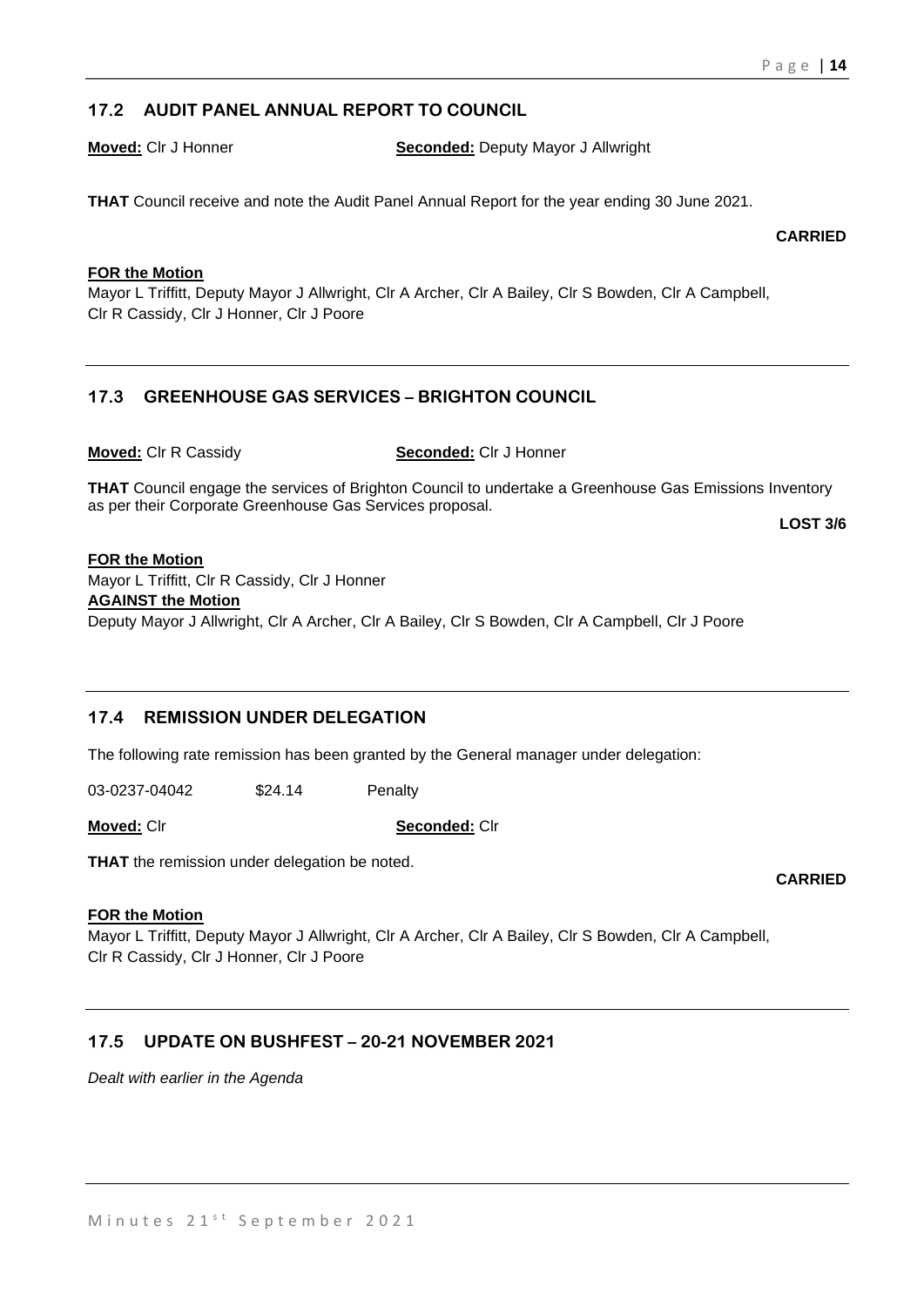## **17.6 REQUEST FOR RATES REMISSION - MRS WEBB, LOWER MARSHES, APSLEY**

**Moved:** Clr A Campbell **Seconded:** Clr A Bailey

**THAT** Council remit rates of \$648.76 on property No. 02-0103-01320 .

**CARRIED**

#### **FOR the Motion**

Mayor L Triffitt, Deputy Mayor J Allwright, Clr A Archer, Clr A Bailey, Clr S Bowden, Clr A Campbell, Clr R Cassidy, Clr J Honner, Clr J Poore

# **17.7 REQUEST FOR RATES REMISSION - WELLINGTON SKI & OUTDOOR CLUB INC**

**Moved:** Clr J Honner **Seconded:** Clr R Cassidy

**THAT** Council remit \$373.11 on property 01-0805-02805 being 50% of the general rate plus the solid waste charge.

#### **CARRIED**

#### **FOR the Motion**

Mayor L Triffitt, Deputy Mayor J Allwright, Clr A Archer, Clr A Bailey, Clr S Bowden, Clr A Campbell, Clr R Cassidy, Clr J Honner, Clr J Poore

# **17.8 DRAFT NATURE CONSERVATION (WILDLIFE) REGULATIONS 2021 AND DRAFT NATURE CONSERVATION (DEER FARMING) REGULATIONS 2021 (DRAFT REGULATIONS)**

### **Moved:** Clr A Archer **Seconded:** Clr A Bailey

**THAT** comments on the Draft Nature Conservation (Wildlife) Regulations 2021 and Draft Nature Conservation (Deer Farming) Regulations 2021 (Draft Regulations) be forwarded to the Deputy General Manager by Wednesday 22 September 2021**.**

**CARRIED**

### **FOR the Motion**

Mayor L Triffitt, Deputy Mayor J Allwright, Clr A Archer, Clr A Bailey, Clr S Bowden, Clr A Campbell, Clr R Cassidy, Clr J Honner, Clr J Poore

# **17.9 PROPOSAL TO INSTALL ARTWORK AT THE GRETNA WAR MEMORIAL**

*dealt with earlier in Agenda*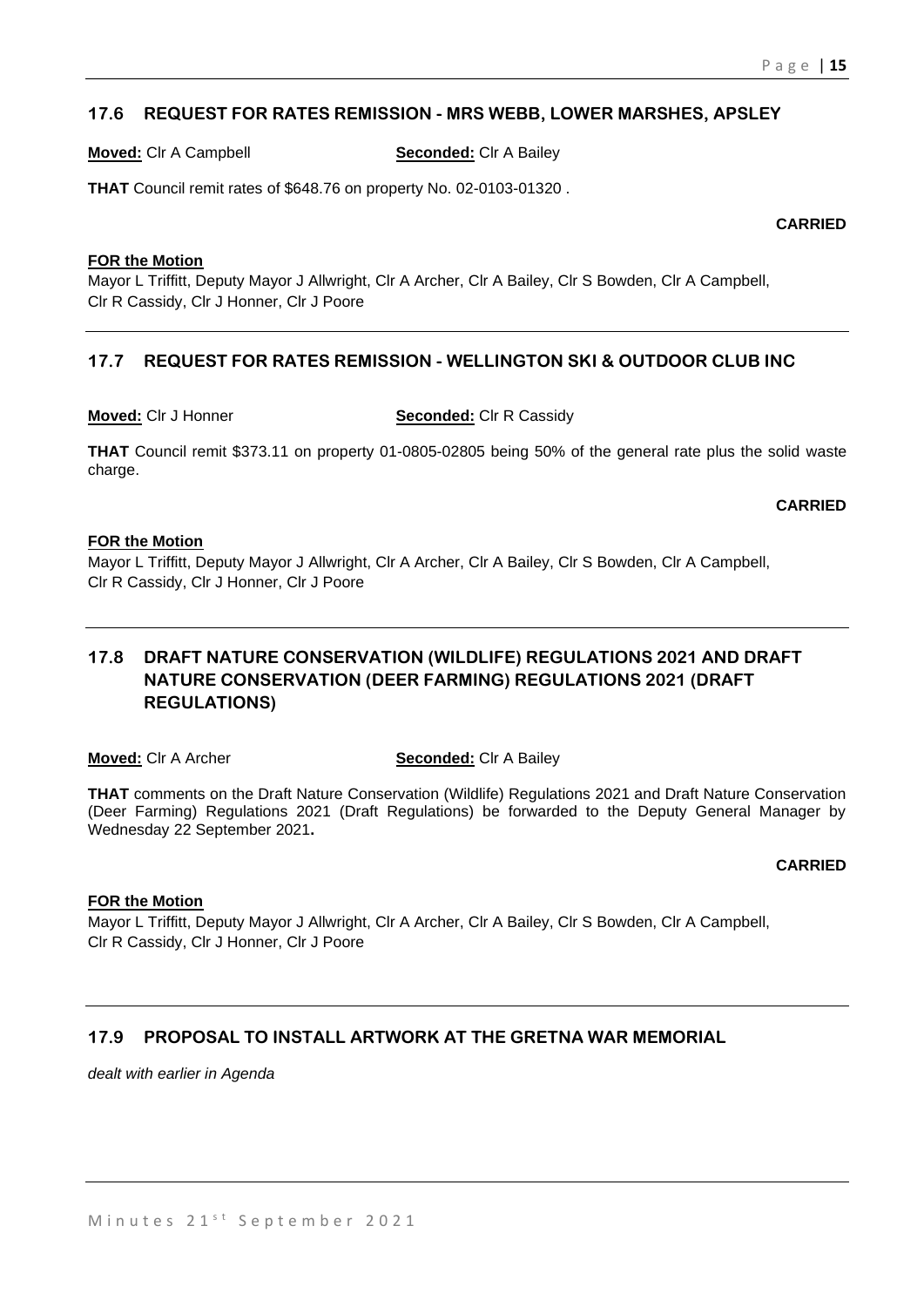# **17.10 UPGRADE OF iPAD'S**

**Moved:** Clr J Poore **Seconded:** Clr S Bowden

**THAT** Council purchase new iPads for all Councillors.

**CARRIED 8/1**

**FOR the Motion** Mayor L Triffitt, Deputy Mayor J Allwright, Clr A Archer, Clr A Bailey, Clr S Bowden, Clr J Honner, Clr A Campbell, Clr J Poore **AGAINST the Motion** Clr R Cassidy,

*Mayor L Triffitt declared an interest in item17.10 and vacated the chair*

Deputy Mayor J Allwright took the chair

## **17.11 COMMUNITY GRANT APPLICATION – BOTHWELL CWA**

**Moved:** Clr J Honner **Seconded:** Clr A Campbell

**THAT** Council approve the community grant application for the Bothwell CWA and provide a donation of \$250.00 grant towards helping the Cancer Council of Tasmania

**CARRIED**

#### **FOR the Motion**

Deputy Mayor J Allwright, Clr A Archer, Clr A Bailey, Clr S Bowden, Clr A Campbell, Clr R Cassidy, Clr J Honner, Clr J Poore

*Mayor Triffitt resumed the chair*

*The meeting was suspended for lunch at 12.50 and resumed at 1.30*

*Clr A Campbell left the meeting at 1.20*

## **17.12 DRAFT TASMANIAN WILDERNESS WORLD HERITAGE AREA FIRE MANAGEMENT PLAN**

**Moved:** Clr J Honner **Seconded:** Clr R Cassidy

**THAT** comments on the Draft Tasmanian Wilderness World Heritage Area Fire Management Plan be forwarded to the Deputy General Manager by Friday 8 October 2021.

#### **CARRIED**

#### **FOR the Motion**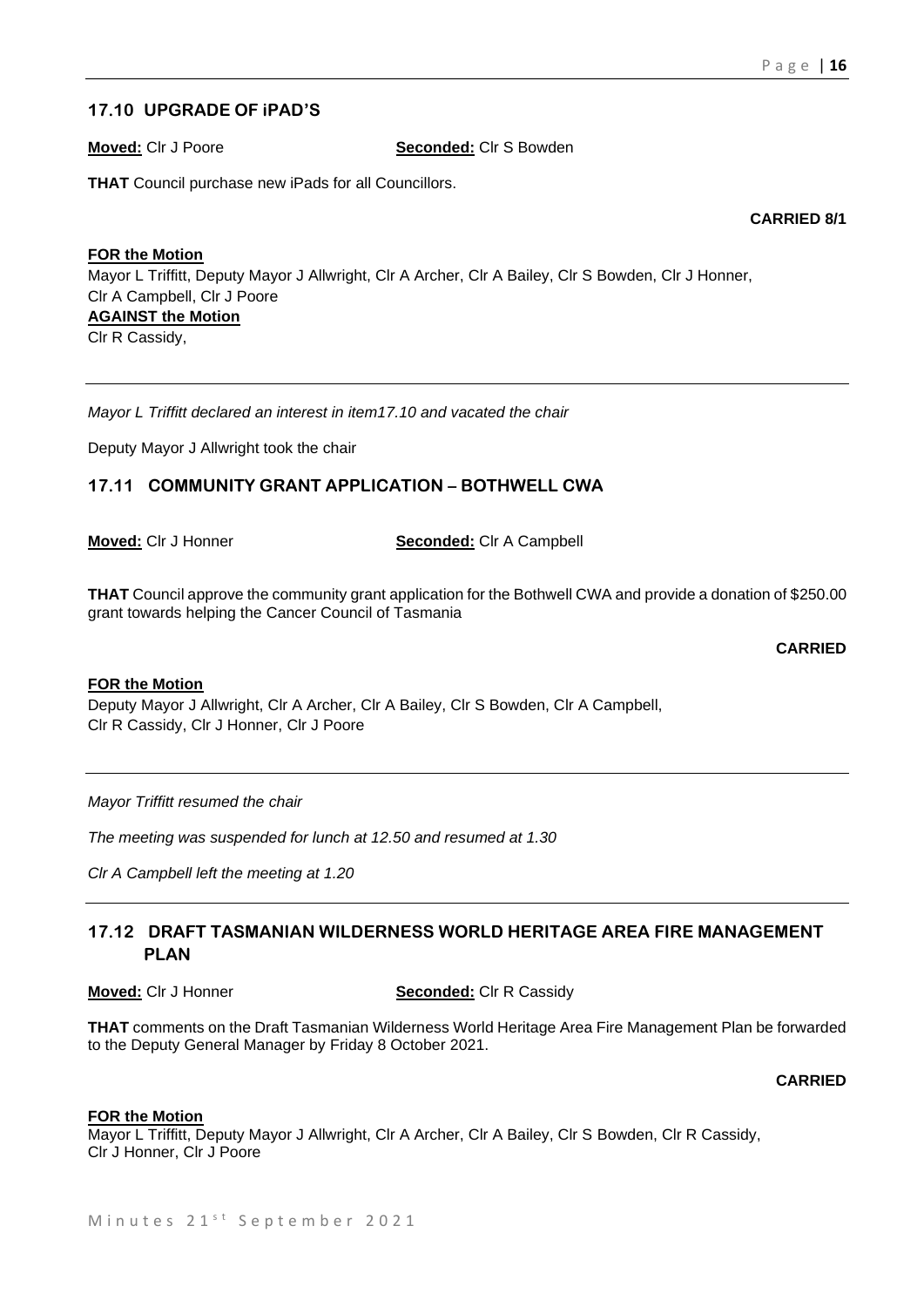# **17.13 MOTION FROM AUDIT PANEL – LONG TERM FINANCIAL PLAN & STRATEGY**

**Moved:** Deputy Mayor J Allwright **Seconded:** Clr J Poore

**THAT** Council consider when undertaking the proposed Future Projects for Funding Workshop to also include discussions about the review of the Central Highlands Council Long Term Financial Plan & Strategy.

**CARRIED**

#### **FOR the Motion**

Mayor L Triffitt, Deputy Mayor J Allwright, Clr A Archer, Clr A Bailey, Clr S Bowden, Clr R Cassidy, Clr J Honner, Clr J Poore

# **17.14 POLICY NO. 2013-05 USE OF COUNCIL VEHICLES**

**Moved:** Clr J Honner **Seconded:** Clr R Cassidy

**THAT** Council adopt Policy No 2013-05 Use of Council Vehicles

#### **FOR the Motion**

Mayor L Triffitt, Deputy Mayor J Allwright, Clr A Archer, Clr A Bailey, Clr S Bowden, Clr R Cassidy, Clr J Honner, Clr J Poore

## **17.15 POLICY NO. 2013-10 REIMBURSEMENT OF COUNCILLORS LEGAL EXPENSES POLICY**

**Moved:** Clr J Poore **Seconded:** Deputy Mayor J Allwright

**THAT** Council adopt Policy No 2013-10 Reimbursement of Councillors Legal Expenses Policy

**CARRIED**

#### **FOR the Motion**

Mayor L Triffitt, Deputy Mayor J Allwright, Clr A Archer, Clr A Bailey, Clr S Bowden, Clr R Cassidy, Clr J Honner, Clr J Poore

### **17.16 POLICY NO. 2013-14 MANUAL HANDLING POLICY**

**Moved:** Clr A Bailey **Seconded:** Clr J Honner

**THAT** Council adopt Policy No 2013-14 Manual Handling Policy

#### **CARRIED**

#### **FOR the Motion**

Mayor L Triffitt, Deputy Mayor J Allwright, Clr A Archer, Clr A Bailey, Clr S Bowden, Clr R Cassidy, Clr J Honner, Clr J Poore

#### **CARRIED**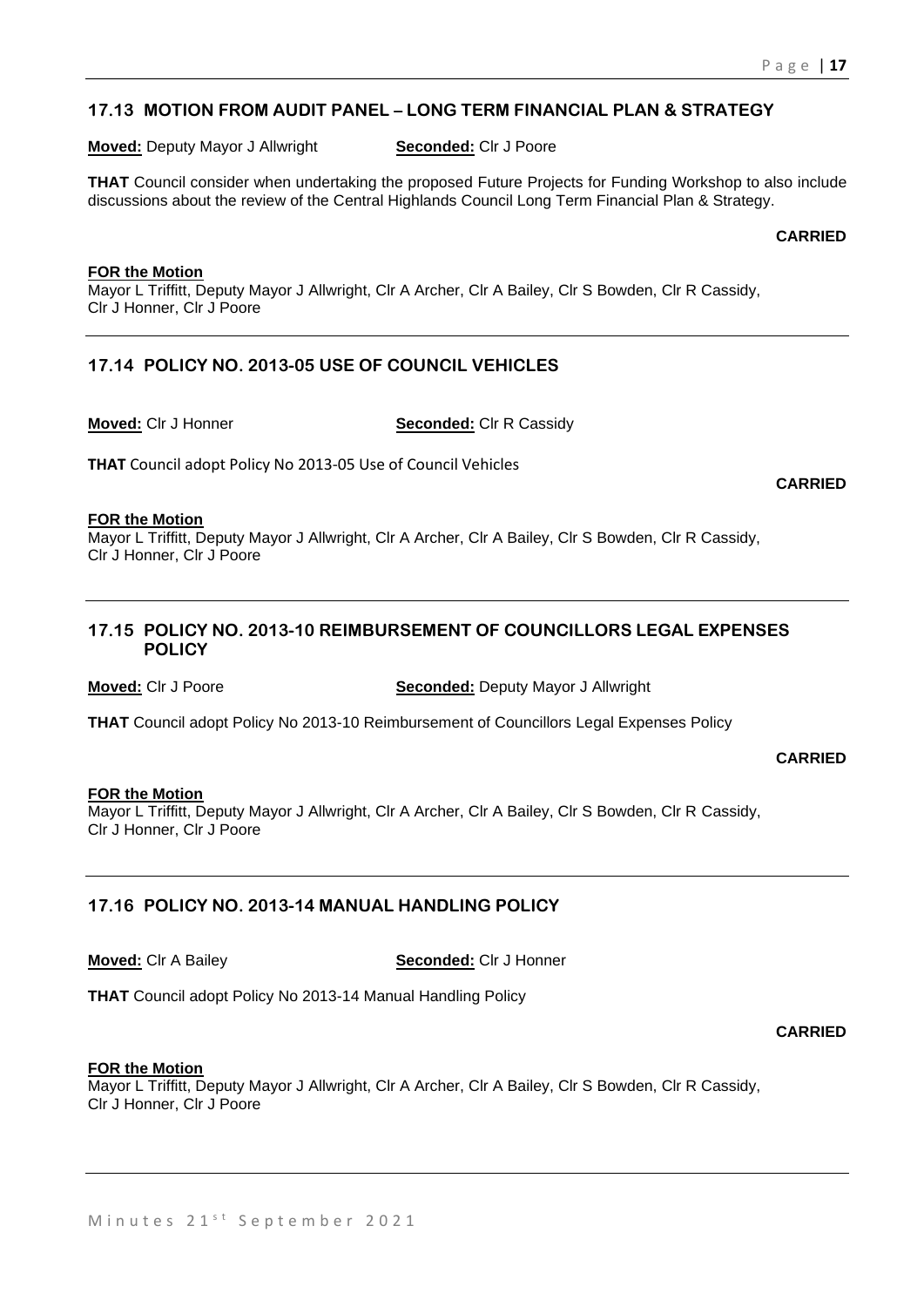# **17.17 POLICY NO. 2013-19 ASBESTOS POLICY**

**Moved:** Clr J Honner **Seconded:** Clr A Bailey

## **THAT**

- 1. Council adopt Policy No 2013-19 Asbestos Policy
- 2. The Deputy General Manager follow up on Council's register in particular to ascertain if old Meter Boards are included and report at the next meeting of Council.

**CARRIED**

## **FOR the Motion**

Mayor L Triffitt, Deputy Mayor J Allwright, Clr A Archer, Clr A Bailey, Clr S Bowden, Clr R Cassidy, Clr J Honner, Clr J Poore

# **17.18 POLICY NO. 2014-24 WORK HEALTH & SAFETY POLICY**

**Moved:** Clr J Honner **Seconded:** Clr R Cassidy

**THAT** Council adopt Policy No 2014-24 Work Health & Safety Policy.

## **CARRIED**

### **FOR the Motion**

Mayor L Triffitt, Deputy Mayor J Allwright, Clr A Archer, Clr A Bailey, Clr S Bowden, Clr A Campbell, Clr R Cassidy, Clr J Honner, Clr J Poore

# **17.19 POLICY NO. 2015-41 RISK MANAGEMENT POLCY AND STRATEGY**

## **Moved:** Clr R Cassidy **Seconded:** Clr J Honner

**THAT** Council adopt Policy No 2015-40 Risk Management Policy and Strategy.

### **CARRIED**

### **FOR the Motion**

Mayor L Triffitt, Deputy Mayor J Allwright, Clr A Archer, Clr A Bailey, Clr S Bowden, Clr R Cassidy, Clr J Honner, Clr J Poore

*Clr J Poore declared an interest and left the meeting at 1.35 Mr Adam Wilson (Deputy General Manager) declared an interest and left the meeting at 1.35*

# **17.20 JUNIOR GOLF CLINICS – BOTHWELL GOLF CLUB**

**Moved:** Clr A Archer **Seconded:** Deputy Mayor J Allwright

**THAT** Council continue to support the School Golf Clinics at the Bothwell Golf Club subject to:

- 1. The organisers to approach school bus operators to provide transport of children from the school to Ratho at no charge
- 2. The club to submit a community grant application
- 3. The Deputy General Manager be available if he wishes to volunteer his time.